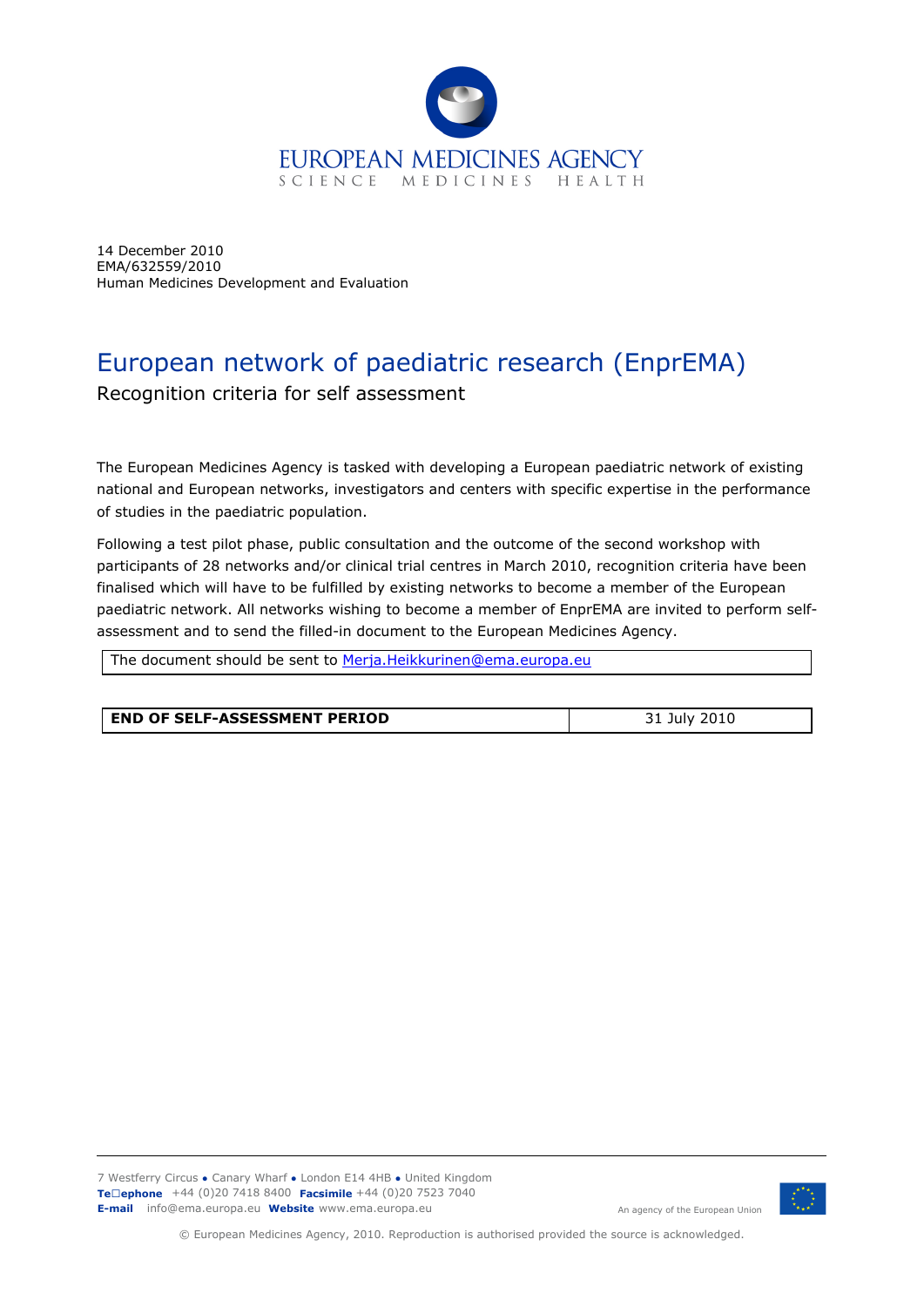# **EnprEMA**

## **European network of paediatric research at the European Medicines Agency**

#### *Recognition criteria for self-assessment*

The European Paediatric Regulation (EC) No 1901/2006, as amended, calls for the fostering of highquality ethical research on medicinal products for use in children. This should be achieved through efficient inter-network and stakeholder collaboration. To meet this objective, a European paediatric research network is to be formed of national and European networks, investigators and centres with specific expertise in performing drug trials in the paediatric population. General information can be found at:

http://www.emea.europa.eu/htms/human/paediatrics/network.htm

#### *Minimum criteria that have to be fulfilled to be recognised as a member of the EnprEMA*

This document defines 6 criteria with several subcategories (items) for self-assessment. The criteria and their items have been set up in a public process. Minimum criteria were defined that networks should fulfil to be recognised as a member of the EnprEMA. The defined minimum criteria are flagged with a superscript "**M**".

Irrespective of whether or not only minimum criteria / items are fulfilled, the full list of the criteria and items as well as the network identification should be completed to the extent possible.

### *Use of the document and application of the recognition criteria*

The criteria should be reported for the highest level that the network currently attains. Networks should report on the status of the network, not on individual investigators or sites. For the purpose of this document, the highest level is called the reporting party.

The document should be filled in by the reporting party (once only per network), taking into account the guidance text provided for the various items within the respective criterion. For transparency in general and to permit public scrutiny of the self-assessment, the completed document should be made public by the reporting party, for example, on their website.

For the same purpose, the reporting party should also make publicly accessible the actual data on which the statements are based. For example, if numbers of paediatric trials are provided, references to clinical trial registration numbers could be made publicly accessible.

The self-assessment should be updated annually.

This document should be sent to the European Medicines Agency; it will be published on the EMA webpage.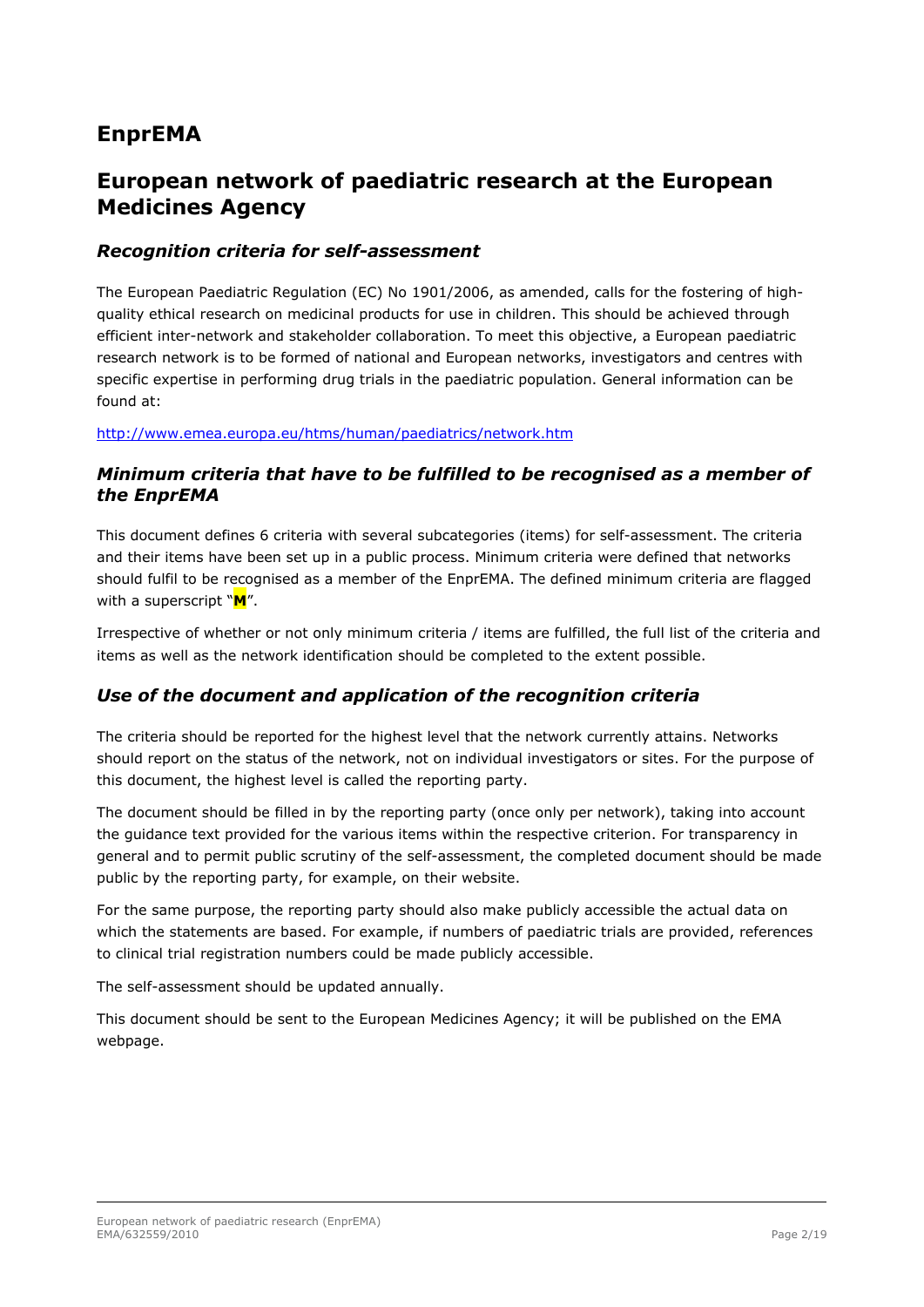### *Criteria for the recognition of an investigator\*, site\* or network as a member of the EnprEMA*

\* only when the investigator or the site is not part of a network

## *Identification <sup>M</sup>*

| Name                          | EUNETHYDIS (the European Network<br>for Hyperkinetic Disorders). Stichting<br>Eunethydis Foundation, Ign.<br>Bispincklaan 11, 2061 EM Bloemendaal,<br>The Netherlands.                                                                                                                                                                                                    | Include legal address,<br>define acronyms                                                                              |
|-------------------------------|---------------------------------------------------------------------------------------------------------------------------------------------------------------------------------------------------------------------------------------------------------------------------------------------------------------------------------------------------------------------------|------------------------------------------------------------------------------------------------------------------------|
| <b>Type</b>                   | Speciality Network.<br>Eunethydis is primarily concerned with<br>the study of ADHD from a clinical and<br>fundamental research point of view and<br>provides research Guidelines.<br>EUNETHYDIS also supports the<br>development and implimentation of<br>clinical research in other areas of child<br>mental health research including<br>paediatric psychopharmacology. | Indicate type of reporting<br>party, e.g. national or<br>speciality network. May<br>include short mission<br>statement |
| <b>Street</b>                 | Ign. Bispincklnaan 11                                                                                                                                                                                                                                                                                                                                                     |                                                                                                                        |
| Postal code                   | 2061 EM                                                                                                                                                                                                                                                                                                                                                                   |                                                                                                                        |
| Town                          | Bloemendaal                                                                                                                                                                                                                                                                                                                                                               |                                                                                                                        |
| Country                       | The Netherlands                                                                                                                                                                                                                                                                                                                                                           |                                                                                                                        |
| Telephone 1                   | +31 23 525 8428                                                                                                                                                                                                                                                                                                                                                           |                                                                                                                        |
| Telephone 2                   |                                                                                                                                                                                                                                                                                                                                                                           |                                                                                                                        |
| Mobile phone                  | +31 6 218 780 72                                                                                                                                                                                                                                                                                                                                                          |                                                                                                                        |
| Fax                           | +31 23 526 8453                                                                                                                                                                                                                                                                                                                                                           |                                                                                                                        |
| Web site                      | Under construction.                                                                                                                                                                                                                                                                                                                                                       | If available (see criterion<br>4)                                                                                      |
| Email for general enquiries   | josephasergeant@gmail.com                                                                                                                                                                                                                                                                                                                                                 | If available (see criterion<br>4)                                                                                      |
| Representative (main) contact | ---                                                                                                                                                                                                                                                                                                                                                                       | Include first and second<br>name, email, telephone,<br>address, as far as available                                    |
| First name                    | Professor Joseph                                                                                                                                                                                                                                                                                                                                                          |                                                                                                                        |
| Second name                   | Sergeant                                                                                                                                                                                                                                                                                                                                                                  |                                                                                                                        |
| Telephone                     | +31 23 525 8428                                                                                                                                                                                                                                                                                                                                                           |                                                                                                                        |
| Mobile phone                  | +31 6 218 780 72                                                                                                                                                                                                                                                                                                                                                          |                                                                                                                        |
| Email                         | josephasergeant@gmail.com                                                                                                                                                                                                                                                                                                                                                 |                                                                                                                        |
| Further contact(s)            | $---$                                                                                                                                                                                                                                                                                                                                                                     | Include first and second                                                                                               |
|                               |                                                                                                                                                                                                                                                                                                                                                                           | name, email, telephone,                                                                                                |
|                               |                                                                                                                                                                                                                                                                                                                                                                           | address, as far as available                                                                                           |
| First name                    | David Prof. Dr.                                                                                                                                                                                                                                                                                                                                                           |                                                                                                                        |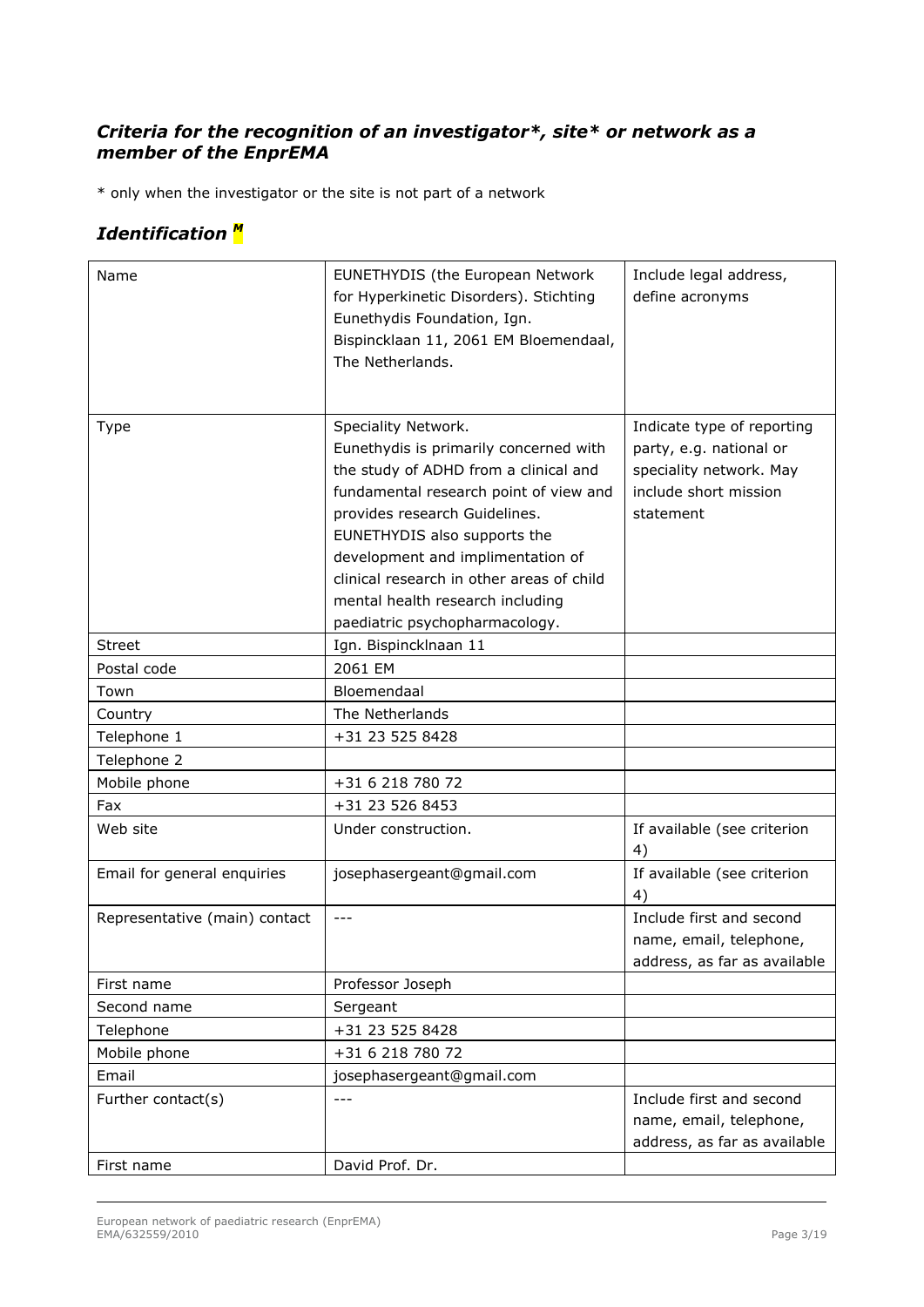| Second name                   | Coghill                              |                            |
|-------------------------------|--------------------------------------|----------------------------|
| Telephone                     | +441382204004                        |                            |
| Mobile phone                  | +447710436544                        |                            |
| Email                         | d.r.coghill@dundee.ac.uk             |                            |
| The data in this document are | September 2 <sup>nd</sup> 2010       | Provide the date when the  |
| 'current' as of               |                                      | criteria were last updated |
| State how this document can   | Until our web site is completed via: | This should be a link to a |
| be accessed by the public     | josephasergeant@gmail.com            | webpage, but other means   |
|                               |                                      | and formats to make public |
|                               |                                      | are possible               |

# *Description <sup>M</sup>*

| Year of foundation                                            | 1989                                                                                                                                                                                        | Of the network, or of the<br>investigator's or site's<br>specific paediatric research<br>activities                                                                                                                   |
|---------------------------------------------------------------|---------------------------------------------------------------------------------------------------------------------------------------------------------------------------------------------|-----------------------------------------------------------------------------------------------------------------------------------------------------------------------------------------------------------------------|
| Paediatric age ranges of study<br>participants covered by the |                                                                                                                                                                                             |                                                                                                                                                                                                                       |
| network                                                       |                                                                                                                                                                                             |                                                                                                                                                                                                                       |
| Preterm and / or term<br>newborn                              | $\Box$ Yes $\ \boxtimes$ No                                                                                                                                                                 | Newborn: from birth to<br>less than 28 days of age                                                                                                                                                                    |
| Infants from 1 month to less<br>24 months of age              | Yes<br>$\boxtimes$ No                                                                                                                                                                       |                                                                                                                                                                                                                       |
| Children from 2 years to less<br>than 12 years of age         | $\boxtimes$ Yes<br>$\Box$ No                                                                                                                                                                |                                                                                                                                                                                                                       |
| Adolescents from 12 years to<br>less than 18 years            | $\boxtimes$ Yes<br>No                                                                                                                                                                       |                                                                                                                                                                                                                       |
| Specialities / Conditions<br>covered                          | Child Psychiatry, Child Clinical<br>Psychology, Child Neuropsychology,<br>Child Neurology, Child Psychiatric<br>Epidemiology, Developmental<br>Neuroscience, Developmental<br>Pharmacology. | ENPREMA will cover a<br>range of different<br>networks, from single<br>speciality trials groups to<br>those covering all<br>paediatrics. If not all areas<br>within one speciality are<br>covered, specify conditions |
| Multispeciality? Specify                                      | Yes: Psychiatry, Psychology, Neurology,<br>Neuroscience, Molecular Genetics,<br>Neuropharmacology.                                                                                          | For example, oncology or<br>infectious diseases                                                                                                                                                                       |
| Speciality or disease specific?<br>Specify                    | Disease specific: Child and Adolescent<br>mental health with a primary focus on<br>Attention Deficit Hyperactivity Disorder<br>(ADHD) and its comorbidities.                                | For example, cardiology<br>only                                                                                                                                                                                       |
| Conditions covered? Specify                                   | ADHD, Autism, Oppositional Deficant<br>Disorder, Conduct Disorder, Dyslexia,<br>Developmental Coordination Disorder,<br>Anxiety, Depression.                                                | E.g. hypertension (within<br>cardiology) or asthma<br>(within respiratory<br>diseases)                                                                                                                                |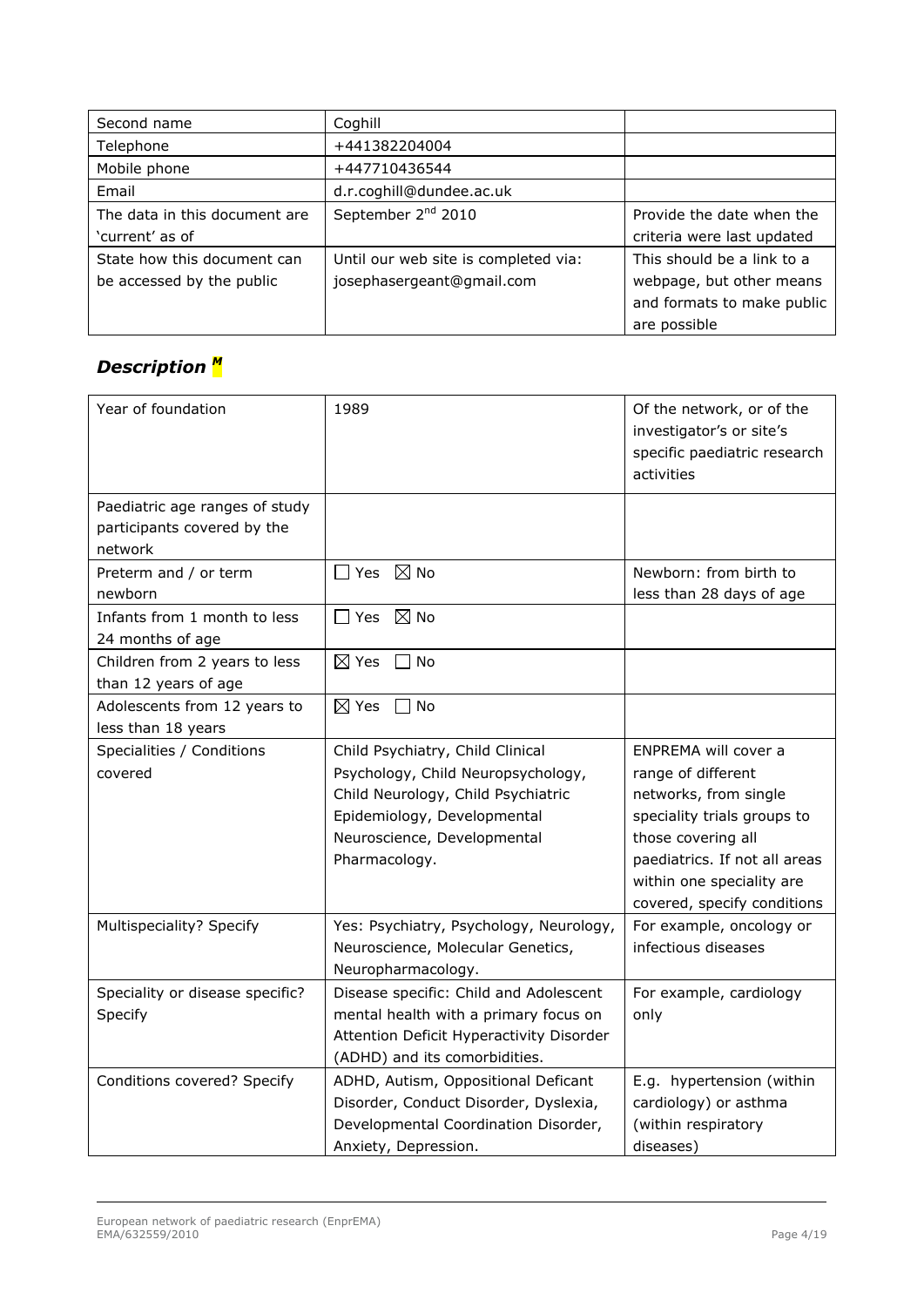| Procedure / intervention | Pharmcology, Psychotherapies              | For example, surgery,       |
|--------------------------|-------------------------------------------|-----------------------------|
| specific? Specify        | (including Behavioural Therapy, Family    | organ or stem cell          |
|                          | Therapy), Neurofeedback, Dietry           | transplantation             |
|                          | Interventions.                            |                             |
| Number of collaborating  | 12                                        | State the number of         |
| countries                |                                           | collaborating countries.    |
|                          | List all collaborating countries:         | Indicate "1" if national;   |
|                          | Europe: Belgium, Denmark, France,         | Indicate if Europe, outside |
|                          | Germany, Holland, Hungary, Italy,         | of Europe, other            |
|                          | Norway, Spain, Sweden, Switzerland,       | (describe)                  |
|                          | UK.                                       |                             |
| Number of collaborating  | 19 Major Collaborating Centres.           | State the number of         |
| centres                  |                                           | collaborating centres and   |
|                          | List all collaborating centres:           | provide a list of all       |
|                          | See Attachment.                           | collaborating centres       |
|                          |                                           | (attachment or link         |
|                          |                                           | possible)                   |
| Type of activity/studies |                                           |                             |
| Clinical studies         | $\boxtimes$ Yes<br>No                     |                             |
| Experimental research    | $\boxtimes$ Yes<br>No                     |                             |
| Other activity           | Development of Clinical Guidelines for    | Describe type of activities |
|                          | Practitioners.                            | other than clinical and/or  |
|                          | Monitoring Clinical Practice (e.g.        | non-clinical studies        |
|                          | ADORE, a large 2 year European            |                             |
|                          | Observational study of ADHD care).        |                             |
|                          | Pharmacovigilance (e.g. ADDUCE            |                             |
|                          | [Attention Deficit Hyperactivity Disorder |                             |
|                          | Drugs Use Chronic Effects] an EU - FP7    |                             |
|                          | pharmacovigilence study of                |                             |
|                          | methylphenidate).                         |                             |
|                          | Neuroscientific research (includes        |                             |
|                          | neuroimaging, neurophysiological and      |                             |
|                          | neuropsychological studies many of        |                             |
|                          | which are linked to                       |                             |
|                          | psychopharmacological designs).           |                             |
|                          | Molecular Genetics.                       |                             |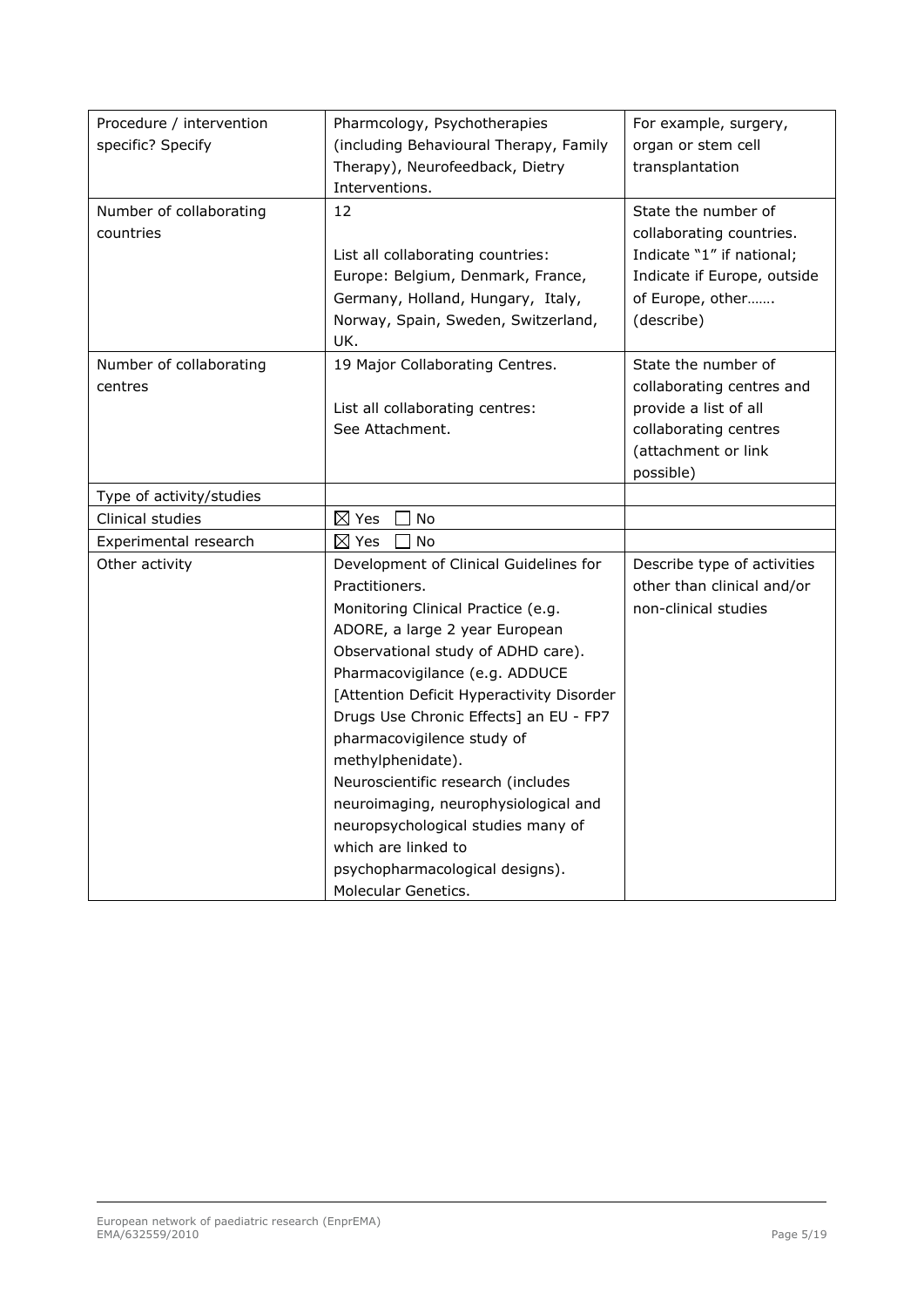### *Evidence for each criterion*

| Criterion 3: Scientific competencies and capacity to provide expert advice 13 |  |
|-------------------------------------------------------------------------------|--|
|                                                                               |  |
| Criterion 5: Training and educational capacity to build competences17         |  |
|                                                                               |  |

### *How to provide evidence*

- 1. The evidence for this self-assessment document should be based only on the activity of the network during in the last 5 years.
- 2. Evidence used in this document should have a reference (e.g., publication, annual or periodic report or internal network document).
- 3. The self-assessment document is to cover a range of different network types. It is recognised that some networks may not be able to accurately respond to every item. In such circumstances, state why it is not possible to respond.
- 4. The network is referred to as the "reporting party".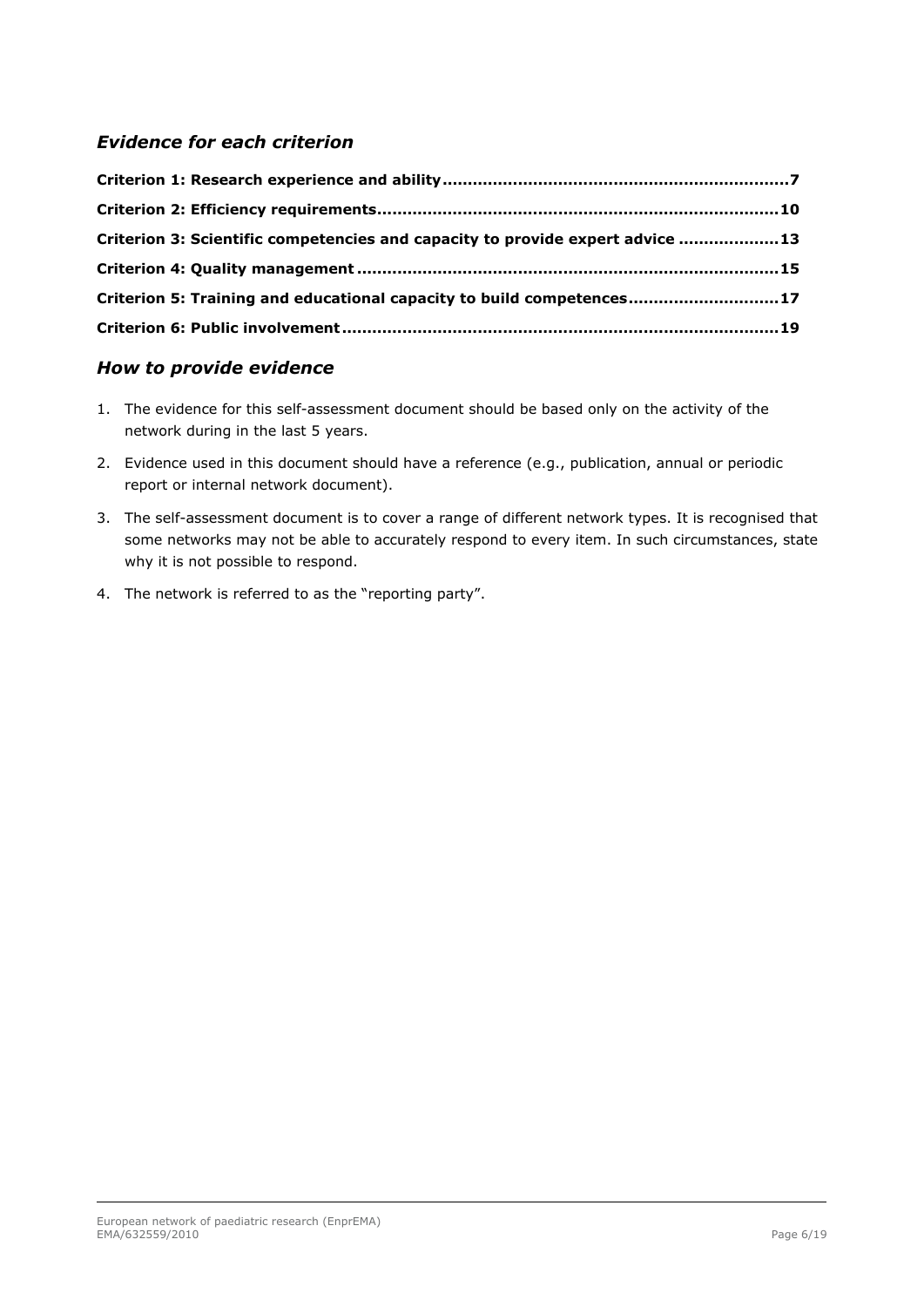### **Criterion 1: Research experience and ability**

| Completed: 70 - see attached<br>reference list for published studies. 9<br>completed studies are awaiting<br>publication.<br>Initial studies were completed<br>independently by members at their<br>own sites. However, over the past 5<br>years sites have collaborated on<br>several large international multicentre<br>trials.                                                                                                                                 | Any interventional clinical<br>trial, whether non-<br>commercial, investigator-<br>initiated, industry-<br>sponsored or commercial,<br>in which the reporting party<br>actively took part. Minimum<br>requirement $\binom{M}{1}$ : one<br>ongoing or one completed<br>trial.                                                                                          |
|-------------------------------------------------------------------------------------------------------------------------------------------------------------------------------------------------------------------------------------------------------------------------------------------------------------------------------------------------------------------------------------------------------------------------------------------------------------------|-----------------------------------------------------------------------------------------------------------------------------------------------------------------------------------------------------------------------------------------------------------------------------------------------------------------------------------------------------------------------|
| Ongoing: 24<br>This includes 3 EU FP7 funded<br>projects, each of which contains<br>several studies: PERS (Paediatric<br>European Risperidone Studies), STOP<br>(Suicidality: Treatment Occurring in<br>Paediatrics) and ADDUCE.                                                                                                                                                                                                                                  |                                                                                                                                                                                                                                                                                                                                                                       |
| > 400 across all studies.<br>Not possible to calculate due to<br>diversity of studies.<br>This varies from trial to trial however<br>all listed members have access to<br>extensive clinical populations within<br>their own centres. There is also a<br>developing network of additional<br>clinical centres with a close connection<br>to the network. Recruitment is usually<br>conducted directly through the clinical<br>centres with screening conducted by | Relevant to speciality<br>specific networks.<br>State total recruitment<br>capacity for any<br>interventional clinical trial,<br>whether non-commercial,<br>investigator-initiated,<br>industry-sponsored or<br>commercial, in which the<br>reporting party actively<br>took part. Which strategies<br>or pathways are used to<br>screen and recruit<br>participants? |
| clinician researchers working across<br>the research/clinical interface.<br>> 40                                                                                                                                                                                                                                                                                                                                                                                  | For completed and ongoing<br>(open) paediatric trials. Do<br>not include sites in set-up.                                                                                                                                                                                                                                                                             |
|                                                                                                                                                                                                                                                                                                                                                                                                                                                                   |                                                                                                                                                                                                                                                                                                                                                                       |

Do not include planned trials, but only ongoing and completed trials.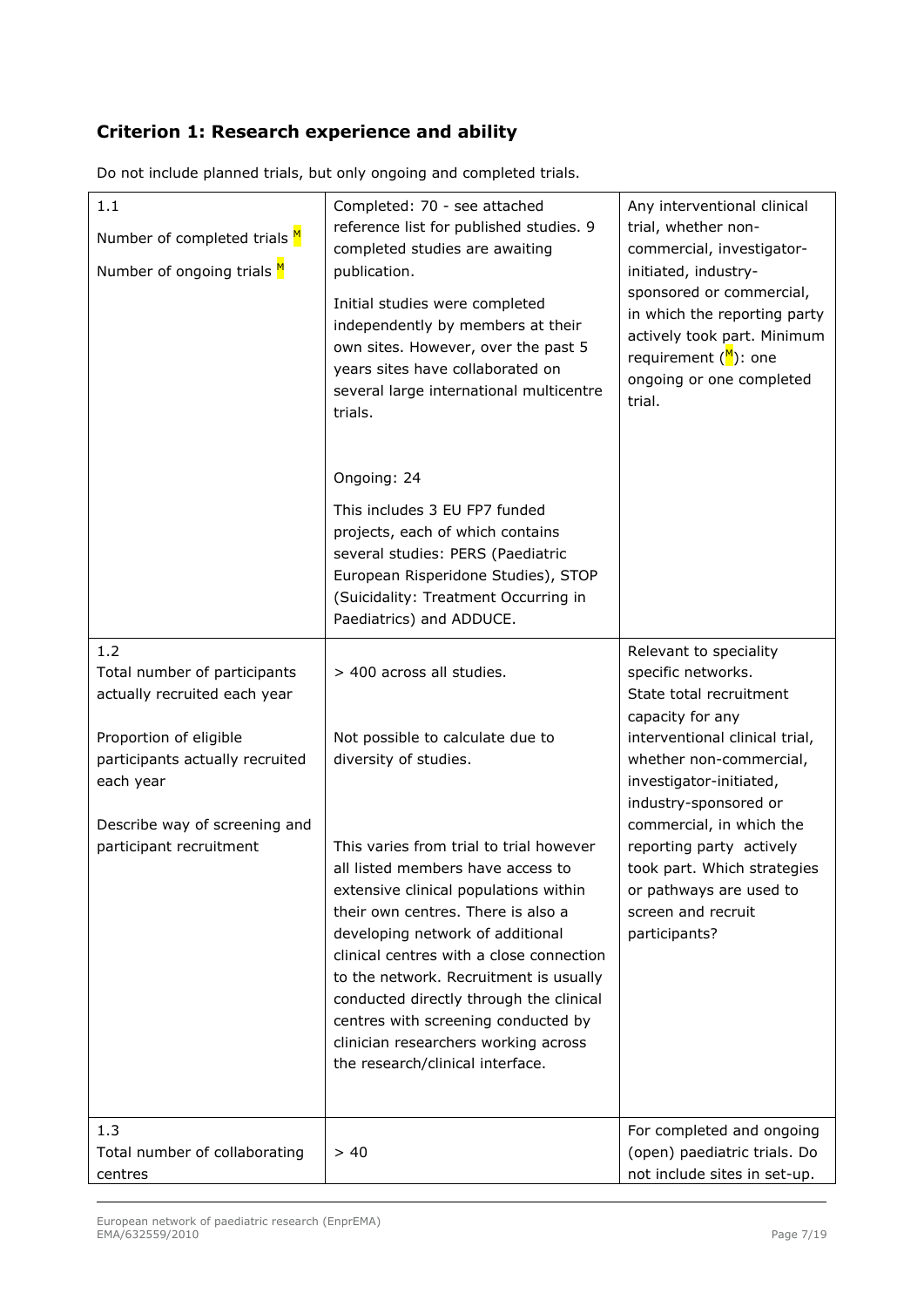| Academic (investigator)     | ---                                      | Studies conducted            |
|-----------------------------|------------------------------------------|------------------------------|
| initiated studies           |                                          | independently from           |
|                             |                                          | pharmaceutical companies     |
|                             |                                          | (no sponsorship and no       |
|                             |                                          | funding). There is a         |
|                             |                                          | separate category (below)    |
|                             |                                          | for industry-funded studies. |
| 1.4                         | Absolute number:                         | Paediatric interventional    |
| Number of ongoing and       | Completed: 37                            | trials of any phase of the   |
| completed clinical trials   | Ongoing 15                               | pharmaceutical               |
|                             |                                          | development (phase I to IV,  |
|                             | Proportion of all studies:               | including therapy optimising |
|                             | 60%                                      | trials if requiring          |
|                             |                                          | authorisation by regulatory  |
|                             |                                          | authority)                   |
|                             |                                          | (for other Paediatric trials |
|                             |                                          | unrelated to drug            |
|                             |                                          | development see below)       |
| 1.5                         | 1 (Child and Adolescent Mental Health)   | Count specialities, without  |
| Number of paediatric        |                                          | repetition, across all       |
| specialities covered by     |                                          | ongoing or completed         |
| paediatric trials           |                                          | paediatric trials            |
| 1.6                         | 6                                        | If not all areas within one  |
| Number of paediatric        | ADHD, CD, Depression, Schizophrenia,     | speciality covered count     |
| conditions covered by       | Bipolar, Autism.                         | conditions, without          |
| paediatric trials           |                                          | repetition, across all       |
|                             |                                          | ongoing or completed         |
|                             |                                          | paediatric trials            |
| 1.7                         | >150                                     | For example,                 |
| Number of other ongoing     | All sites are involved in range of other | epidemiological studies,     |
| research studies / programs | studies. These include epidemiological,  | outcome studies,             |
|                             | observational, basic science,            | translational research in    |
|                             | translational, clinical neuroscience,    | which the reporting party is |
|                             | pharmacovigalence and                    | participating Include cohort |
|                             | pharmacoepidemiology.                    | studies but not audits.      |
|                             |                                          | Research is defined as a     |
|                             |                                          | project with a specific      |
|                             |                                          | research question in which   |
|                             |                                          | the participant/family       |
|                             |                                          | provides formal consent.     |
| 1.8                         | Proportion of academic initiated         | Indicate the proportion of   |
| Indicate the proportion of  | studies:                                 | the budget handled for       |
| public funding              | Trials: 15                               | completed and ongoing        |
|                             | Other studies 150                        | paediatric trials that is    |
|                             | Proportion of budget:                    | derived from public funding  |
|                             | proportion of clinical trials budget     | sources such as              |
|                             | 60%.                                     | governmental programs,       |
|                             |                                          | competitive public grants,   |
|                             |                                          | university contributions     |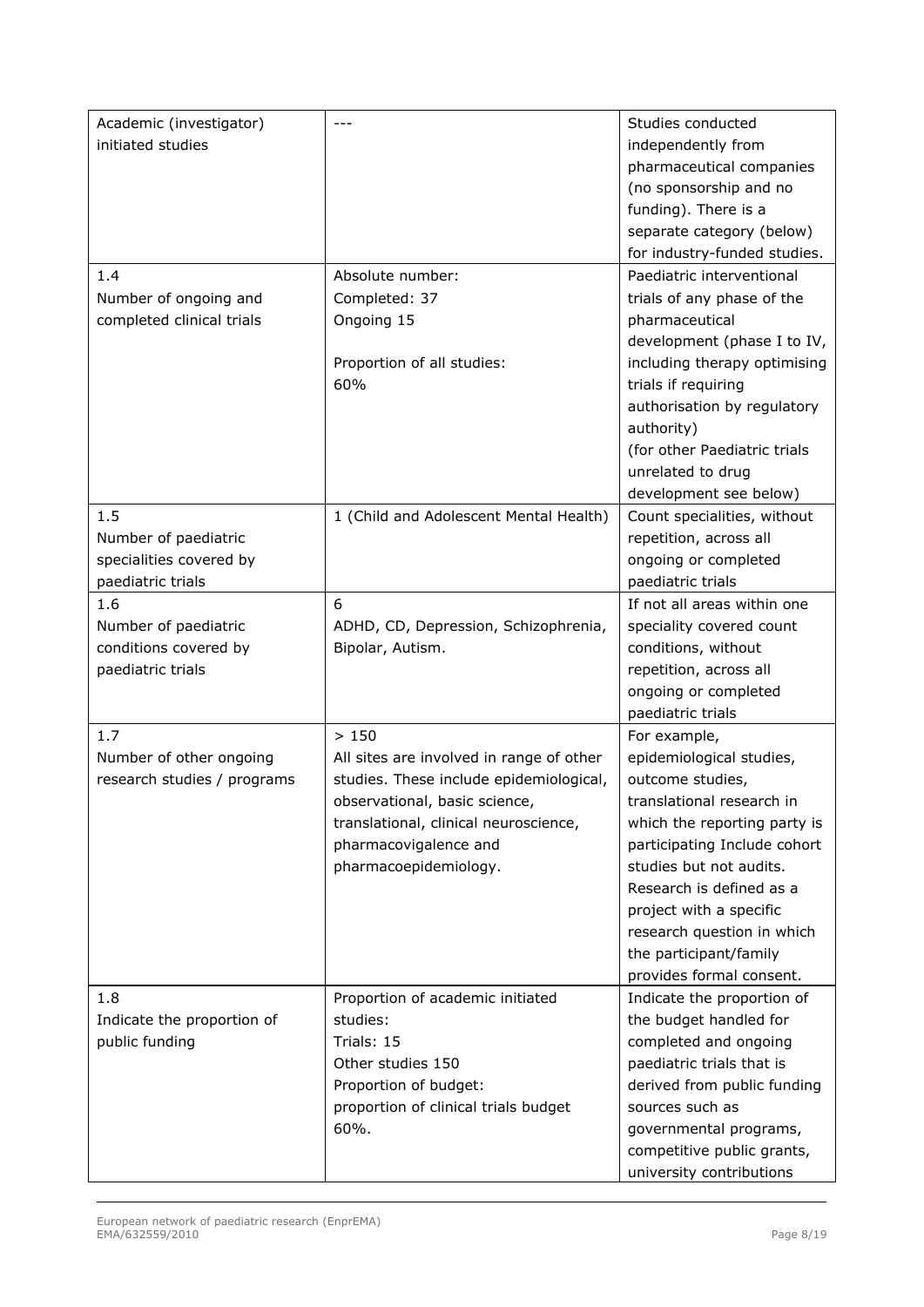| 1.9                        | In clinical trials 250                |                              |
|----------------------------|---------------------------------------|------------------------------|
| Number of registered study | In all studies $> 5000$               |                              |
| participants (all studies) |                                       |                              |
| Industry-sponsored trials  |                                       |                              |
| 1.10                       | Completed: 33                         | Paediatric interventional    |
| Number of ongoing and      |                                       | trials of any phase of the   |
| completed trials           | Ongoing: 9                            | pharmaceutical               |
|                            |                                       | development (phase I to IV,  |
|                            |                                       | including therapy optimising |
|                            |                                       | trials if requiring          |
|                            |                                       | authorisation)               |
| 1.11                       | 1 Child and Adolescent Mental Health. | Count specialities, without  |
| Number of paediatric       |                                       | repetition, across all       |
| specialities covered by    |                                       | ongoing or completed         |
| paediatric trials          |                                       | paediatric trials            |
| 1.12                       | 5                                     | If not all areas within one  |
| Number of paediatric       | ADHD, Depression, Schizophrenia,      | speciality covered count     |
| conditions covered by      | Conduct disorder, Autism.             | conditions, without          |
| paediatric trials          |                                       | repetition, across all       |
|                            |                                       | ongoing or completed         |
|                            |                                       | paediatric trials            |
| 1.13                       | 200                                   |                              |
| Number of registered study |                                       |                              |
| participants (all studies) |                                       |                              |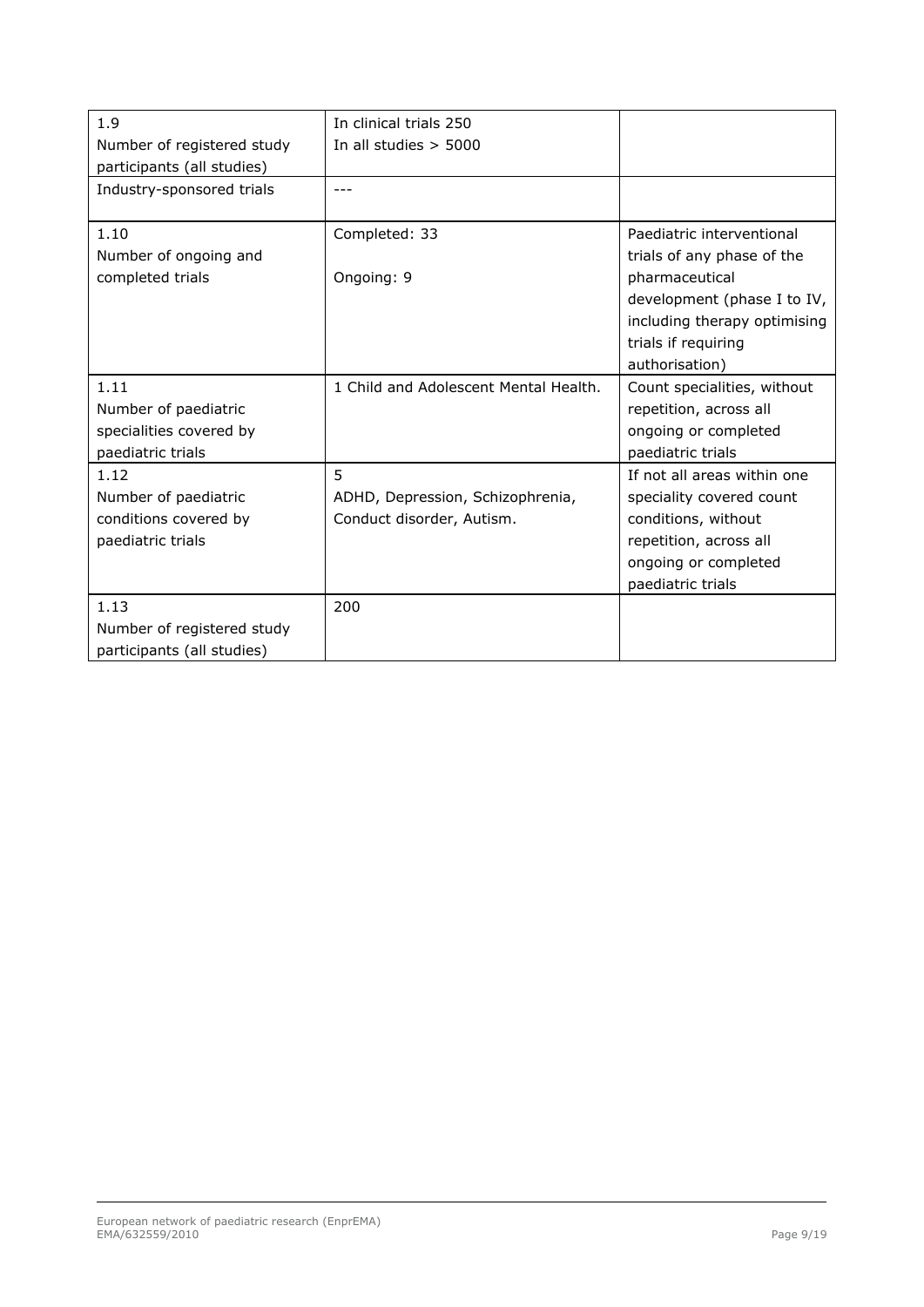|  |  |  | <b>Criterion 2: Network organisation and processes</b> |  |  |
|--|--|--|--------------------------------------------------------|--|--|
|--|--|--|--------------------------------------------------------|--|--|

| 2.1<br>Existence of an identified contact<br>person for external enquiries M                          | $\boxtimes$ Yes $\Box$ No<br>Comments:                                                                                                                                                                                                                                                                                      | Enquiries from patients,<br>parents, organisations,<br>researchers, pharma-<br>ceutical companies or                                                         |
|-------------------------------------------------------------------------------------------------------|-----------------------------------------------------------------------------------------------------------------------------------------------------------------------------------------------------------------------------------------------------------------------------------------------------------------------------|--------------------------------------------------------------------------------------------------------------------------------------------------------------|
|                                                                                                       | Prof. Dr. J.A. Sergeant, Chairman<br>Eunethydis<br>josephasergeant@gmail.com                                                                                                                                                                                                                                                | regulatory authorities are<br>co-ordinated or answered<br>by a nominated contact<br>person. Provide contact<br>details in section<br>"Identification" above. |
| 2.2<br>Existence of an internal steering<br>committee M                                               | $\boxtimes$ Yes $\Box$ No<br>Comments:<br>Internal steering committee:<br>Prof. J. Sergeant, Dr. D. Coghill, Prof.<br>E. Taylor, Prof. T. Banaschewski,<br>Prof. A. Zuddas, Prof. E. Sonuga-<br>Barke, Prof. M. Holtmann, Prof. C.<br>Soutullo, Prof. T. Sagvolden, Dr. H.<br>Guerts, Dr. A. Stringaris, Dr. S.<br>Cortese. | Minimum requirement $(M)$ :<br>either an internal steering<br>committee (2.2) or an<br>external advisory /<br>steering committee (2.3).                      |
| 2.3<br>Existence of an external advisory<br>/ steering committee directing<br>the reporting party $M$ | $\Box$ Yes $\boxtimes$ No<br>Comments:                                                                                                                                                                                                                                                                                      | Minimum requirement $(M)$ :<br>either an internal steering<br>committee (2.2) or an<br>external advisory /<br>steering committee (2.3).                      |
| 2.4<br>Existence of a website                                                                         | $\boxtimes$ No<br>$\Box$ Yes<br>Comments:<br>Under construction.                                                                                                                                                                                                                                                            | If available, mention in<br>"identification" above                                                                                                           |
| 2.5<br>Existence of newsletter                                                                        | $\Box$ Yes $\boxtimes$ No<br>Comments:<br>All network communications are<br>published in scientific journals.                                                                                                                                                                                                               | Newsletter of any format<br>(electronic, surface mail),<br>distributed actively to<br>selected recipients.                                                   |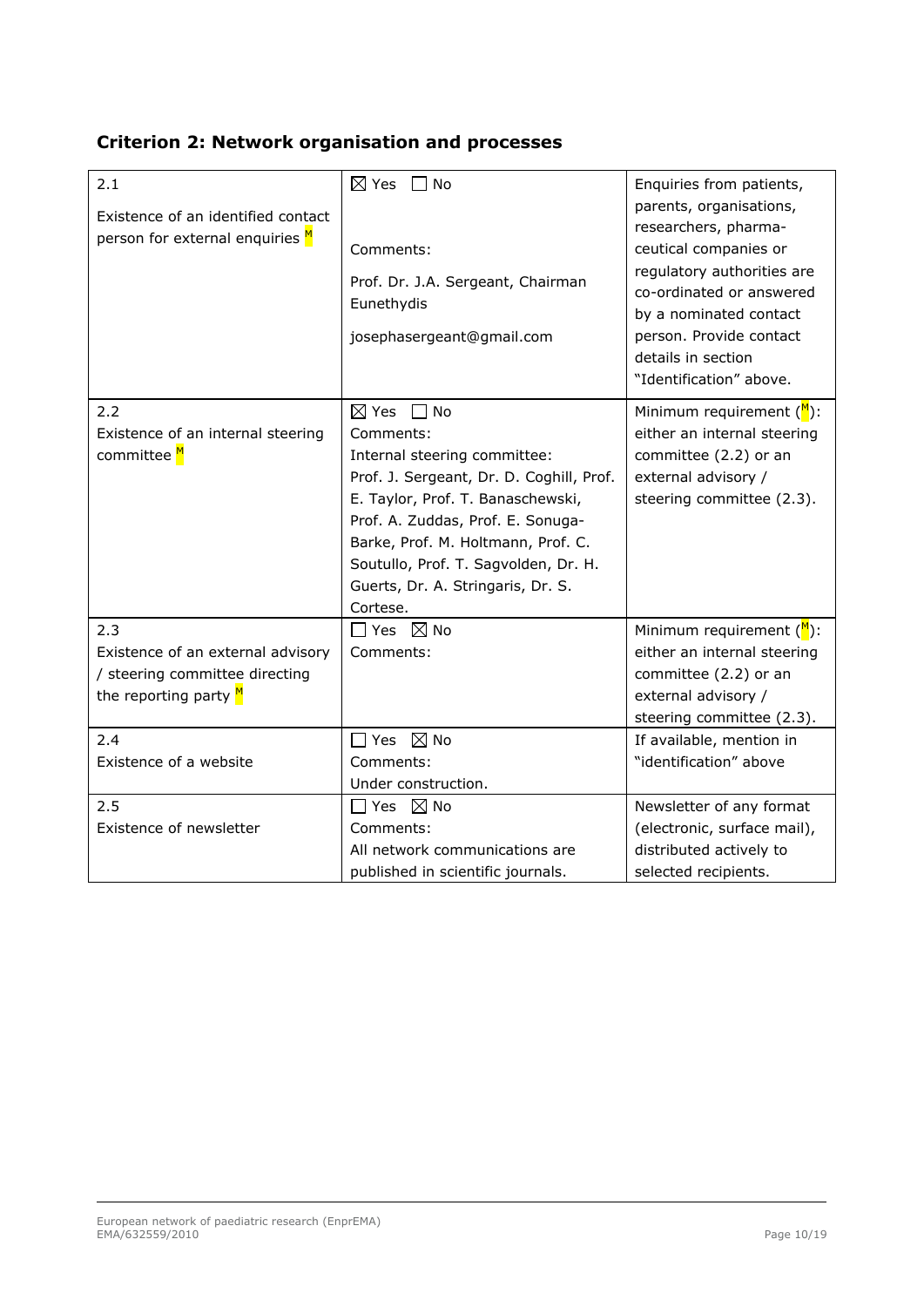| 2.1                                       | $\boxtimes$ Yes<br>No                   | Enquiries from patients,                           |
|-------------------------------------------|-----------------------------------------|----------------------------------------------------|
| Existence of an identified contact        |                                         | parents, organisations,                            |
| person for external enquiries M           | Comments:                               | researchers, pharma-<br>ceutical companies or      |
|                                           | Prof. Dr. J.A. Sergeant, Chairman       | regulatory authorities are                         |
|                                           | Eunethydis                              | co-ordinated or answered<br>by a nominated contact |
|                                           | josephasergeant@gmail.com               | person. Provide contact                            |
|                                           |                                         | details in section                                 |
|                                           |                                         | "Identification" above.                            |
| 2.6                                       | $\boxtimes$ No<br>$\square$ Yes         | For example, data base or                          |
| Existence of an internal                  |                                         | disease registry to                                |
| database(s) for disease,                  | Comments / description:                 | facilitate planning or                             |
| condition, treatment and / or             | Due to privacy issues internal data     | conducting future trials                           |
| outcome M                                 | bases/disease registries are located    | (may or may not contain                            |
|                                           | at each of the participating clinics.   | individual patient data)                           |
| If yes, please describe                   | There are also cross site databases of  |                                                    |
|                                           | of genetic data that have arisen as a   |                                                    |
|                                           | consequence of specific projects.       |                                                    |
|                                           | Through Prof. I. Wong the network       |                                                    |
|                                           | has access to a range of                |                                                    |
|                                           | pharmacoepidemiological databases       |                                                    |
|                                           | and through extrenal collaborations     |                                                    |
|                                           | we are able to access to several other  |                                                    |
|                                           | large long term prospective             |                                                    |
|                                           | databases as required for specific      |                                                    |
|                                           | projects.                               |                                                    |
| 2.7                                       | $\boxtimes$ Yes<br>No<br>$\perp$        | Are provisions in place to                         |
| Provisions to ascertain data              | Comments:                               | ascertain patients' /study                         |
| protection and data security <sup>M</sup> | All databases comply with national      | participants' data                                 |
|                                           | and international standards for data    | protection and data safety                         |
|                                           | protection.                             | within network                                     |
| 2.8                                       | $\boxtimes$ Yes<br>$\Box$ No            | Are provisions in place that                       |
| Procedure(s) to access the                | Comments:                               | data can be shared for                             |
| database by third parties                 | All database comply with national and   | planning, conducting or                            |
|                                           | international standards for allowing    | analysing a trial(s)?                              |
|                                           | access to third parties as appropriate. |                                                    |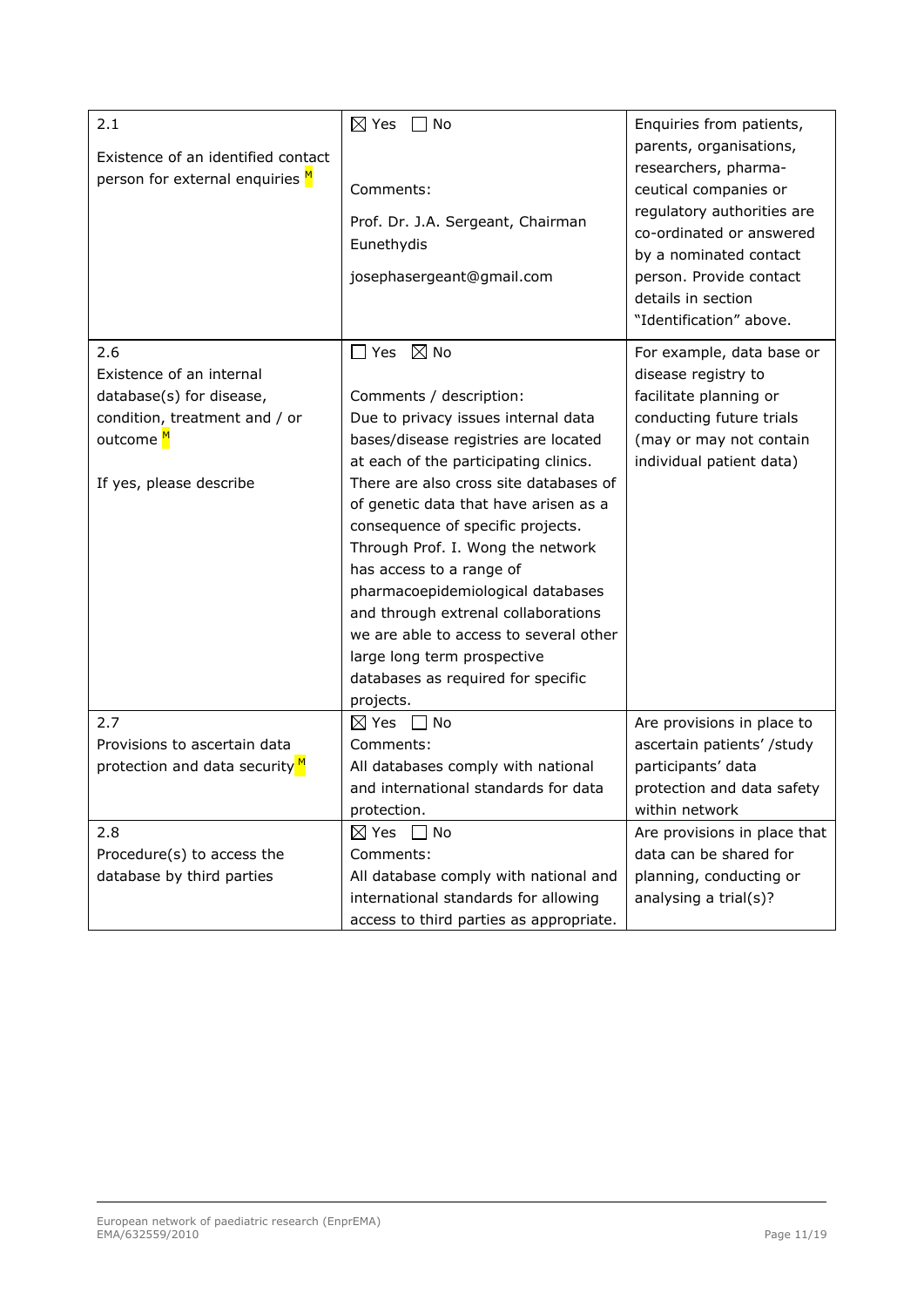| 2.1                                                                   | $\boxtimes$ Yes<br>$\Box$ No                                                              | Enquiries from patients,                                                                                                                                                                                                                 |
|-----------------------------------------------------------------------|-------------------------------------------------------------------------------------------|------------------------------------------------------------------------------------------------------------------------------------------------------------------------------------------------------------------------------------------|
| Existence of an identified contact<br>person for external enquiries M | Comments:<br>Prof. Dr. J.A. Sergeant, Chairman<br>Eunethydis<br>josephasergeant@gmail.com | parents, organisations,<br>researchers, pharma-<br>ceutical companies or<br>regulatory authorities are<br>co-ordinated or answered<br>by a nominated contact<br>person. Provide contact<br>details in section<br>"Identification" above. |
| 2.9                                                                   | $\boxtimes$ Yes<br>$\blacksquare$ No                                                      | For example, national                                                                                                                                                                                                                    |
| Access to external databases                                          | Comments:                                                                                 | databases that are not                                                                                                                                                                                                                   |
| /registries                                                           | As noted in 2.6, members of the                                                           | publicly accessible but to                                                                                                                                                                                                               |
|                                                                       | network have, through their research                                                      | which the reporting party                                                                                                                                                                                                                |
|                                                                       | collaborations, privileged access to a                                                    | has open or privileged                                                                                                                                                                                                                   |
|                                                                       | broad range of large research                                                             | access; database(s)                                                                                                                                                                                                                      |
|                                                                       | databases not usually accessible to                                                       | immediately relevant to                                                                                                                                                                                                                  |
|                                                                       | the public. In addition, the network                                                      | area and / or scope                                                                                                                                                                                                                      |
|                                                                       | has access to several large national                                                      |                                                                                                                                                                                                                                          |
|                                                                       | and international                                                                         |                                                                                                                                                                                                                                          |
|                                                                       | pharmacoepidemiological and                                                               |                                                                                                                                                                                                                                          |
|                                                                       | pharmacovigilence databases. The                                                          |                                                                                                                                                                                                                                          |
|                                                                       | Network is in discussion with the EMA                                                     |                                                                                                                                                                                                                                          |
|                                                                       | to be a pilot site for accessing their                                                    |                                                                                                                                                                                                                                          |
|                                                                       | pharmacovigilence database. In                                                            |                                                                                                                                                                                                                                          |
|                                                                       | addition we have a long history of                                                        |                                                                                                                                                                                                                                          |
|                                                                       | collaborative work with industry                                                          |                                                                                                                                                                                                                                          |
|                                                                       | partners which includes participation                                                     |                                                                                                                                                                                                                                          |
|                                                                       | in data mining panels and assisting                                                       |                                                                                                                                                                                                                                          |
|                                                                       | with the design and implementation                                                        |                                                                                                                                                                                                                                          |
|                                                                       | of data mining projects of large                                                          |                                                                                                                                                                                                                                          |
|                                                                       | clinical trials datasets.                                                                 |                                                                                                                                                                                                                                          |
| 2.10                                                                  | $\boxtimes$ Yes<br>l No                                                                   | Is a standardised process                                                                                                                                                                                                                |
| Standardised process to access                                        | Comments:                                                                                 | in place to access external/                                                                                                                                                                                                             |
| an external database(s)                                               | Due to the wide range of databases                                                        | national databases?                                                                                                                                                                                                                      |
|                                                                       | used in various projects and the very                                                     |                                                                                                                                                                                                                                          |
|                                                                       | different requirements set out by the                                                     |                                                                                                                                                                                                                                          |
|                                                                       | owners of these data these are                                                            |                                                                                                                                                                                                                                          |
|                                                                       | negotiated and defined as required.                                                       |                                                                                                                                                                                                                                          |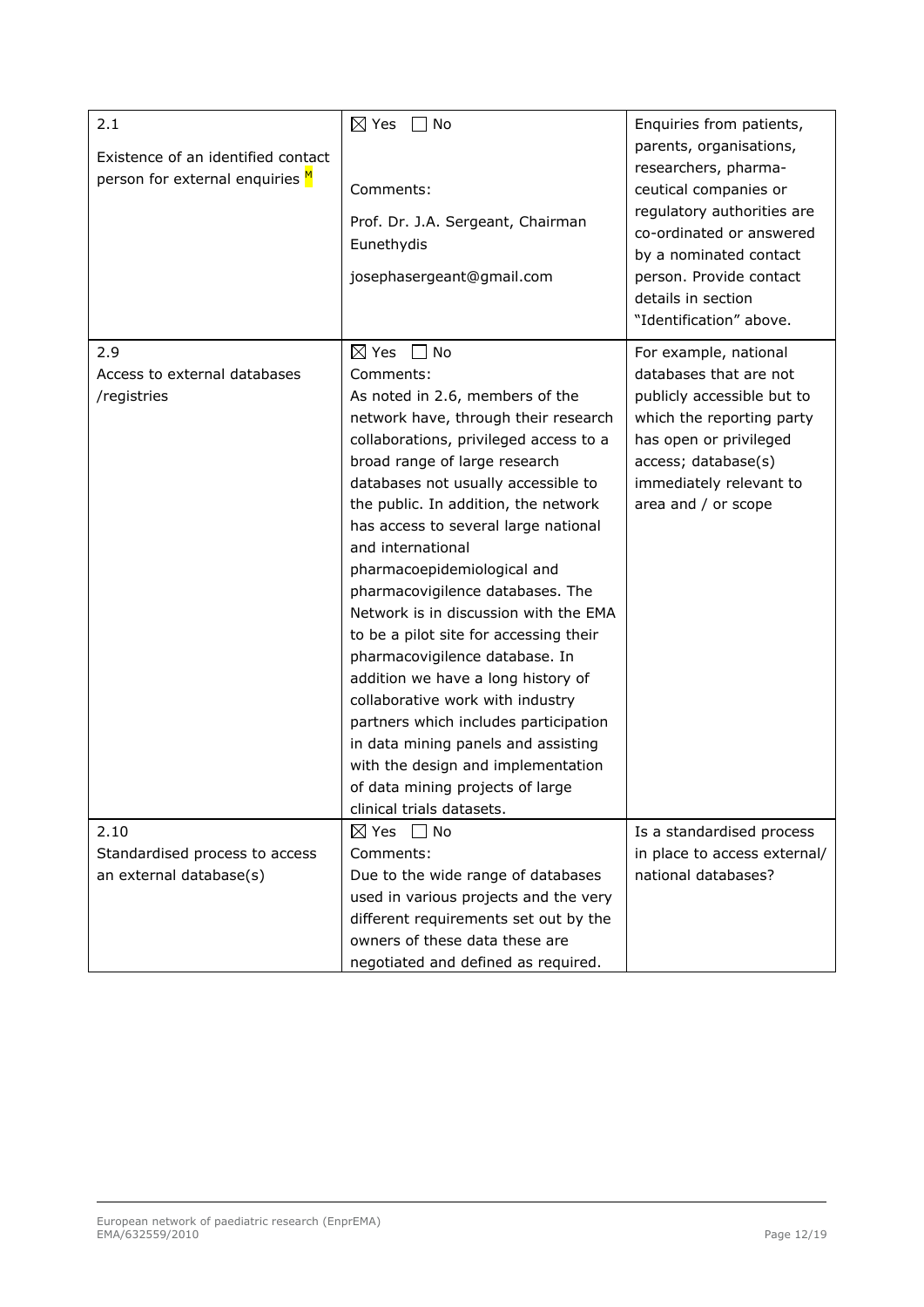### **Criterion 3: Scientific competencies and capacity to provide expert advice**

| 3.1<br>Number of peer-reviewed<br>publications in the last 5 years<br>Provide exact reference(s)<br>Describe the network's<br>contribution to publication(s) | Total 735<br>of which 123 are directly related to<br>the network.<br>See enclosed.<br>For those publications attributed to<br>the network, the networks members<br>directly collaborated on designing and<br>conducting the study, analysing the<br>data and / or contributing to the<br>writing of the paper                                                                                                                                                                                                                 | The publications should<br>indicate that they are<br>related to and reference<br>the reporting party.                |
|--------------------------------------------------------------------------------------------------------------------------------------------------------------|-------------------------------------------------------------------------------------------------------------------------------------------------------------------------------------------------------------------------------------------------------------------------------------------------------------------------------------------------------------------------------------------------------------------------------------------------------------------------------------------------------------------------------|----------------------------------------------------------------------------------------------------------------------|
| 3.2<br>Number of competitive grants<br>obtained in the last 5 years                                                                                          | Aproximately 20 as a network<br>(members have obtained > 150<br>grants individually)<br>This includes 1 NIMH (US) grant for<br>an international genetics study and 3<br>FP7 programme grants (PERS,<br>ADDUCE, STOP) for which summaries<br>are attached.                                                                                                                                                                                                                                                                     | Grants obtained by<br>reporting party<br>(exclusively or not).                                                       |
| 3.3<br>Access to expert groups M                                                                                                                             | $\boxtimes$ Yes<br>No<br>Comments:<br>Various National Child Psychiatry,<br>Neurology, Psychology Bodies (e.g.<br>Royal College of Psychiatrists,<br>American Academy of Child and<br>Adolescent Psychiatry, German<br>Society of Child and Adolescent<br>Psychiatry, German Society of Clinical<br>Neurophysiology etc),<br>European College of<br>Neuropsychopharmacology,<br>British Association of<br>Psychopharmacology,<br>British Medical Association,<br>UK National Institute for Health and<br>Clinical Excellence. | Indicate if the reporting<br>party has specific access to<br>established expert groups,<br>such as learned societies |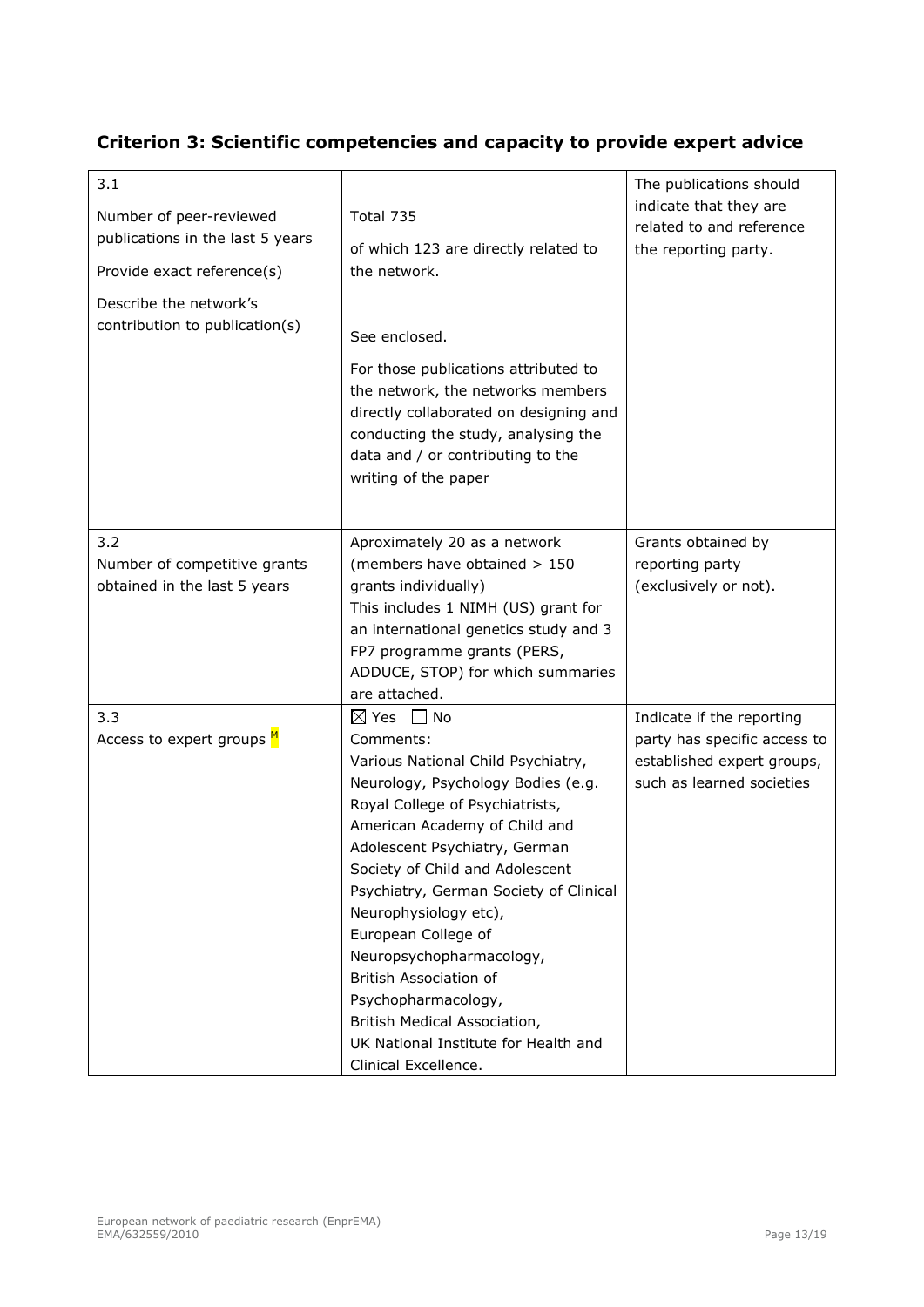| 3.4                               | $\boxtimes$ Yes $\Box$ No                | Indicate if coordinated      |
|-----------------------------------|------------------------------------------|------------------------------|
| Capacity to answer external       | Comments:                                | capacity (staff, process) is |
| scientific questions <sup>M</sup> | Members are frequently called on by      | available to answer          |
|                                   | industry, regulators, government         | external scientific          |
|                                   | bodies to answer scientific questions    | questions in relation to     |
|                                   | about a wide range of trial related      | clinical trials during daily |
|                                   | and non-trial related subjects.          | business.                    |
|                                   | Members have worked in both              |                              |
|                                   |                                          |                              |
|                                   | industry and academic settings.<br>---   |                              |
| Standardized procedures for       |                                          |                              |
| assessment of:                    |                                          |                              |
| 3.5                               | $\boxtimes$ Yes<br>$\Box$ No             | This concerns the            |
| Site feasibility                  | Comments:                                | suitability of a site for    |
|                                   | Until recently many studies were         | conducting a given trial     |
|                                   | single site or industry sponsored        |                              |
|                                   | where this was generally conducted       |                              |
|                                   | by external bodies. However, with        |                              |
|                                   | the recent EU awards the network         |                              |
|                                   | has developed the skills to assess       |                              |
|                                   | sites for suitability for a given trial. |                              |
|                                   | Standardised procedures are being        |                              |
|                                   | developed across these studies.          |                              |
| 3.6                               | $\boxtimes$ Yes $\Box$ No                | This concerns provisions to  |
| Participant recruitment           | Comments:                                | regularly monitor            |
|                                   | All sites have a wealth of experience    | recruitment progress for a   |
|                                   | in recruiting and monitoring.            | trial.                       |
|                                   | recruitement.                            |                              |
| 3.7                               | $\boxtimes$ Yes $\Box$ No                | This concerns, for           |
| Budget calculation for studies    | Comments:                                | example, quotes and          |
|                                   | See 3.5                                  | prospective financial        |
|                                   |                                          | planning for a trial.        |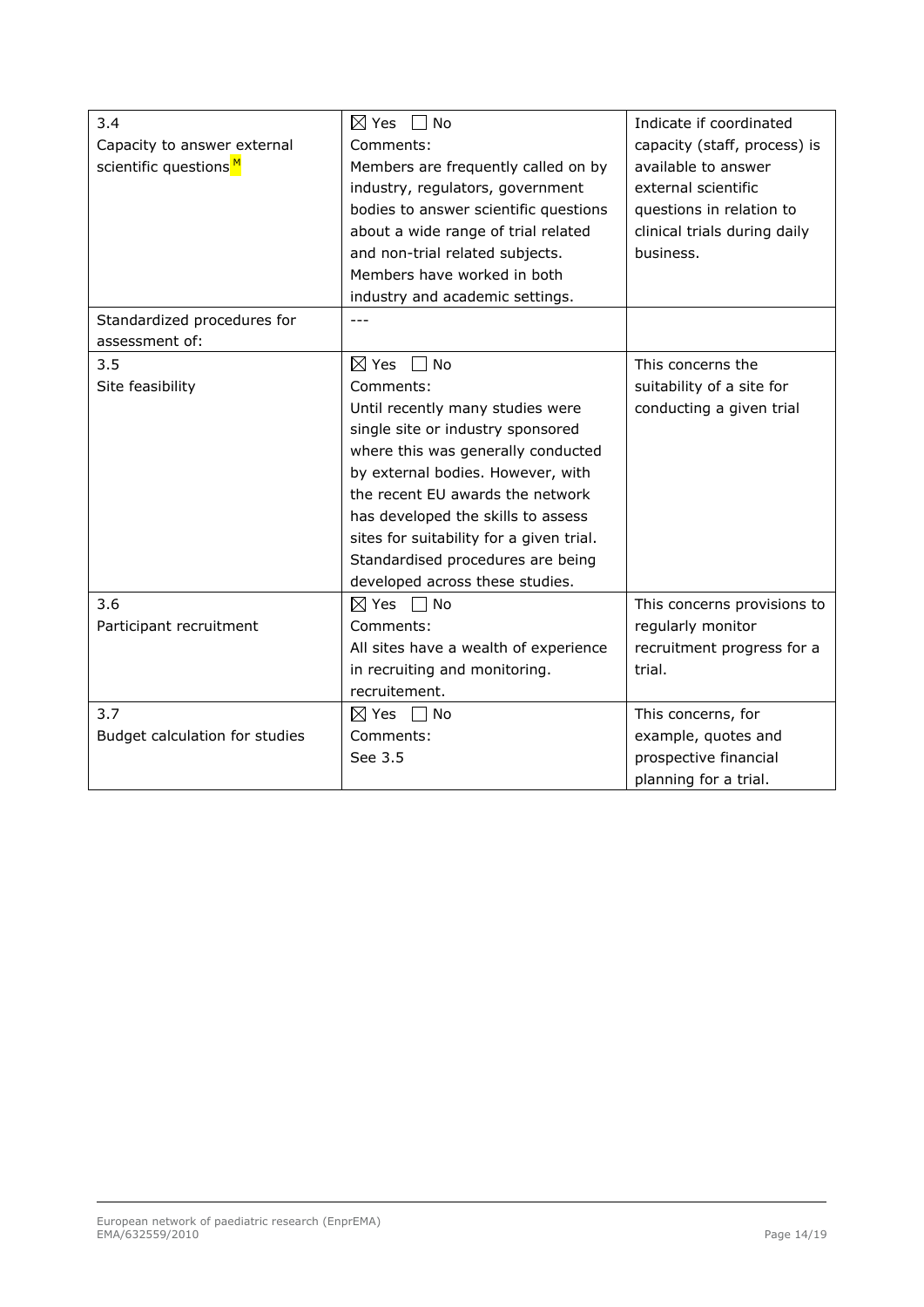## **Criterion 4: Quality management**

| 4.1                                                                                               | $\boxtimes$ Yes<br>No                                                                                                                                                                                                                                                                                                                                                                                                                                                | Declare whether studies                                                                                                                                                                                                                                                                                                                 |
|---------------------------------------------------------------------------------------------------|----------------------------------------------------------------------------------------------------------------------------------------------------------------------------------------------------------------------------------------------------------------------------------------------------------------------------------------------------------------------------------------------------------------------------------------------------------------------|-----------------------------------------------------------------------------------------------------------------------------------------------------------------------------------------------------------------------------------------------------------------------------------------------------------------------------------------|
| Documented adherence to Good<br>Clinical Practice (GCP) guideline <sup>M</sup>                    | Comments:<br>All trials are designed to comply with<br>EU directive 2001/20/EC on clinical<br>trials. Compliance is monitored and<br>no significant problems have arisen<br>when audits have been conducted.                                                                                                                                                                                                                                                         | conducted comply with the<br>EU Directive 2001/20/EC<br>on Clinical Trials.                                                                                                                                                                                                                                                             |
| 4.2<br>Documented adherence to the<br>ethical considerations for clinical<br>trials in children M | ヿ No<br>$\boxtimes$ Yes<br>Comments:<br>All projects are passed by<br>local/national ethical bodies and<br>comply with the special ethical<br>requirements for paediatric trials.                                                                                                                                                                                                                                                                                    | Indicate if documented<br>data / information are<br>publicly available on<br>implementation of /<br>provisions for special<br>ethical requirements for<br>the paediatric trial(s)<br>according to the document<br>"Ethical considerations for<br>clinical trials on medicinal<br>products conducted with<br>the paediatric population". |
| 4.3                                                                                               | $\boxtimes$ Yes<br>No                                                                                                                                                                                                                                                                                                                                                                                                                                                | Declare whether reporting                                                                                                                                                                                                                                                                                                               |
| Documented adherence to ethical                                                                   | Comments:                                                                                                                                                                                                                                                                                                                                                                                                                                                            | party requests approval by                                                                                                                                                                                                                                                                                                              |
| considerations                                                                                    | All projects met Ethical Committee<br>approval.                                                                                                                                                                                                                                                                                                                                                                                                                      | an independent ethics<br>committee with paediatric<br>expertise for all studies<br>conducted.                                                                                                                                                                                                                                           |
| 4.4                                                                                               | $\boxtimes$ Yes<br>$\Box$ No                                                                                                                                                                                                                                                                                                                                                                                                                                         | Indicate existence of SOP                                                                                                                                                                                                                                                                                                               |
| Availability of Standard<br>Operation Procedures (SOP)                                            | If yes, provide reference to available<br><b>SOPs</b><br>See 3.5<br>In the past most sites determined<br>their own SOPs for single site trials or<br>used those determined by industry<br>sponsors. For the FP7 studies the<br>network is collaborating with the<br>University of Dundee/NHS Tayside<br>Clinical trials Unit and will adopt their<br>SOPs where available and collaborate<br>with them in the<br>development/adoption of new SOPs<br>where required. | e.g. for study<br>management, adverse<br>events reporting etc.                                                                                                                                                                                                                                                                          |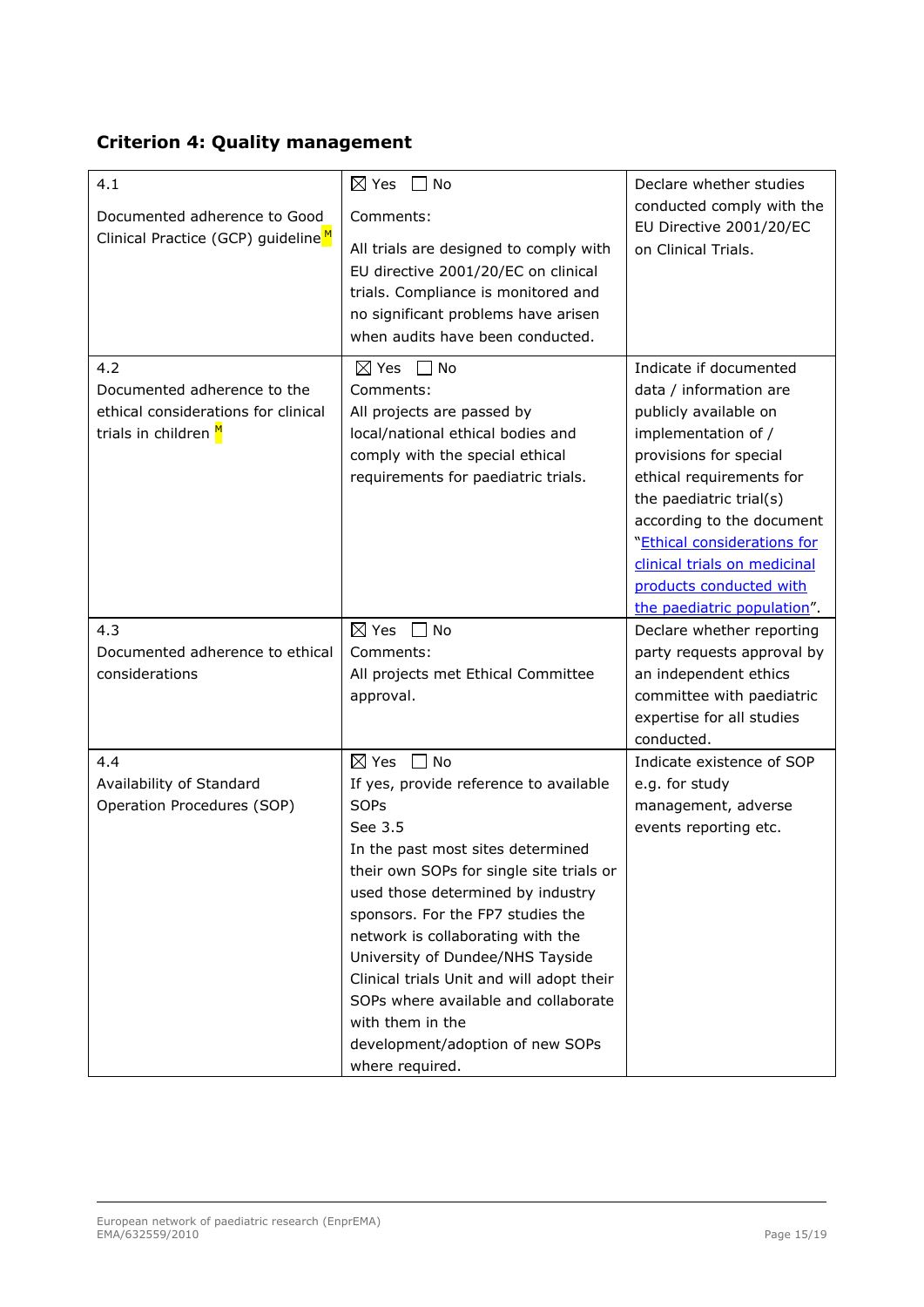| 4.5                              | $\boxtimes$ Yes<br>No                  | Indicate if the reporting |
|----------------------------------|----------------------------------------|---------------------------|
| Capacity to monitor studies      | Comments:                              | party implements the      |
| (academic trials, industry       | All trials adhere to the monitoring of | monitoring of paediatric  |
| sponsored trials) <sup>M</sup>   | trials as determined by ICH GCP.       | trials according to ICH 6 |
|                                  |                                        | Good Clinical Practice    |
|                                  |                                        | Guideline.                |
| 4.6                              | $\boxtimes$ Yes II<br><b>No</b>        | Indicate if the reporting |
| Capacity to monitor performance  | Comments:                              | party implements the      |
| of collaborating centres         | There is a lead site for each project  | monitoring of performance |
|                                  | who takes responsibility for           | of collaborating centres. |
|                                  | implementing monitoring of             |                           |
|                                  | performance either through a clinical  |                           |
|                                  | trials unit or via an external CRO.    |                           |
| 4.7                              | $\boxtimes$ Yes $\Box$ No              | Indicate if this is       |
| Quality control and quality      | Comments:                              | implemented in the        |
| assurance, traceability and data | as in 4.6                              | reporting party's remit.  |
| safety <mark>M</mark>            |                                        |                           |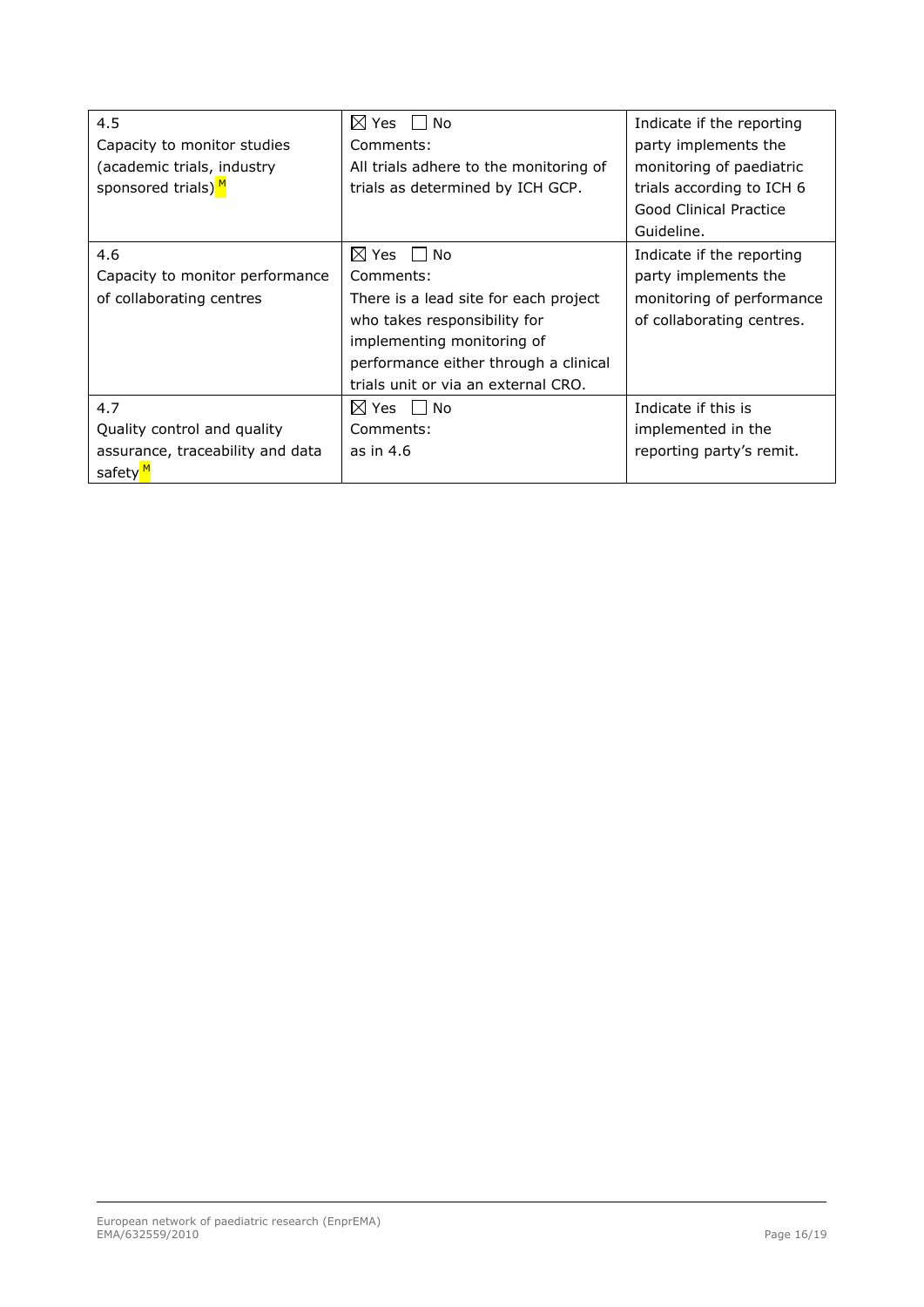### **Criterion 5: Training and educational capacity to build competences**

| 5.1                                                                                           | $\boxtimes$ Yes<br>$\Box$ No                                                                                                                                                                                                                                                                                                                                 | Indicate awareness of                                                                                                                                                                                                                                     |
|-----------------------------------------------------------------------------------------------|--------------------------------------------------------------------------------------------------------------------------------------------------------------------------------------------------------------------------------------------------------------------------------------------------------------------------------------------------------------|-----------------------------------------------------------------------------------------------------------------------------------------------------------------------------------------------------------------------------------------------------------|
| Evidence of collaboration with<br>regulatory authorities M                                    | Comments:<br>Several members have had extensive<br>experience contributing to and<br>collaborating with regulatory<br>authorities e.g. Prof. E. Taylor, UK<br>MHRA, Prof. A. Zuddas, Italian ADHD<br>Registry and Italian Regulatory<br>Authority, Profs. Buitelaar &<br>Sergeant, Advisors: Dutch Ministry of<br>Health on ADHD, Prof. I. Wong, UK<br>MHRA. | regulatory requirements<br>for developing medicines;<br>for example,<br>implementation of<br>guidelines from regulatory<br>authorities.                                                                                                                   |
| 5.2<br>Capacity to provide competent<br>consultation to regulatory<br>authorities             | $\boxtimes$ Yes<br>No<br>Comments:<br>See 5.1                                                                                                                                                                                                                                                                                                                | Indicate the capacity of<br>the reporting party to<br>provide expert advice to<br>regulatory authorities. For<br>example, nominations into<br>standing scientific<br>committees to regulatory<br>authorities, registration(s)<br>as authorities' external |
| 5.3<br>Formal meetings for clinical trials<br>If yes, provide number                          | $\boxtimes$ Yes<br>$\Box$ No<br>Comments:<br>10-15 per year for various trials,<br>these include planning meetings for<br>PIs, investigator meetings, training<br>meetings for site staff, ongoing<br>meetings regarding recruitment, rater<br>reliability etc.                                                                                              | $expert(s)$ .<br>For example, investigator<br>meetings, trainings specific<br>to a given ongoing or<br>planned trial.                                                                                                                                     |
| 5.4<br>Training courses given over the<br>last 2 years <sup>M</sup><br>If yes, provide number | $\boxtimes$ Yes $\quad \Box$ No<br>Comments:<br>Network members have provided trial<br>specific training for both industry<br>sponsored and publicly funded<br>academci trials (e.g. PERS).                                                                                                                                                                  | For example, training<br>specific to a trial or in<br>general for trial(s), with<br>external participants or<br>from the reporting party.<br>Minimum requirement (M):<br>training courses either<br>given (5.4) or received<br>(5.5).                     |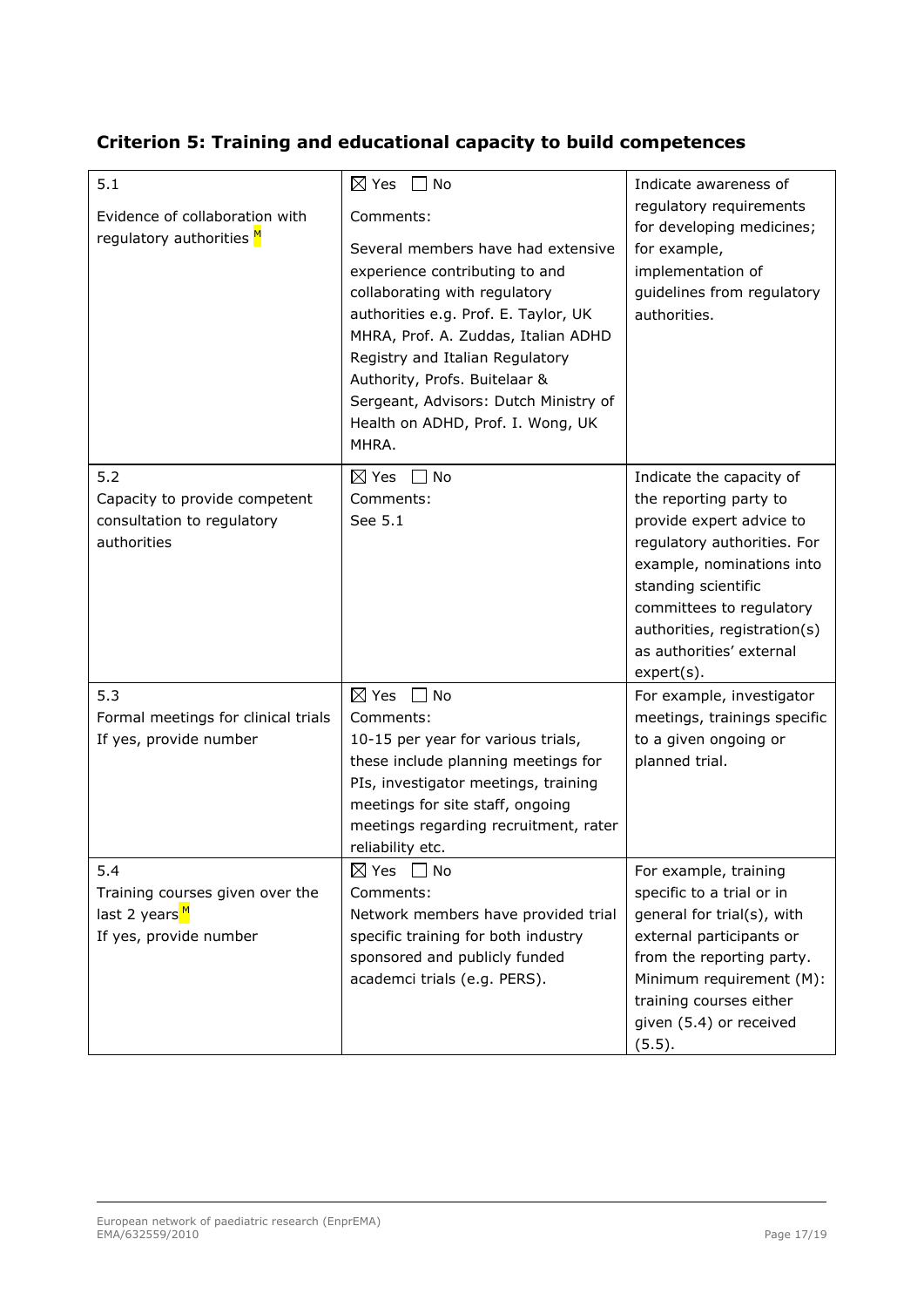| 5.5                               | $\boxtimes$ Yes<br>No<br>$\blacksquare$ | For example, training        |
|-----------------------------------|-----------------------------------------|------------------------------|
| Training courses received over    | Comments:                               | specific to a trial or in    |
| the last 2 years $M$              | Network members have also received      | general for trial(s), with   |
| If yes, provide number            | trial specific training for a range of  | external participants or     |
|                                   | industry sponsored trials. Network      | from the reporting party.    |
|                                   | members also complete specific ICH      | Minimum requirement (M):     |
|                                   | GCP training course on a regular        | training courses either      |
|                                   | basis.                                  | given (5.4) or received      |
|                                   |                                         | (5.5).                       |
| 5.6                               | $\boxtimes$ Yes $\Box$ No               | Indicate if support for such |
| Promotion of participation in     | Comments:                               | trials is provided by the    |
| clinical trials in countries with | The network has involved several        | reporting party.             |
| limited resources                 | countries with limited resources in     |                              |
|                                   | clinical trials and has encouraged      |                              |
| Provide list of countries         | industry partners to include such       |                              |
|                                   | countries in their ADHD studies.        |                              |
|                                   |                                         |                              |
|                                   |                                         |                              |
|                                   | Hungary, Poland, Portugal.              |                              |
|                                   |                                         |                              |